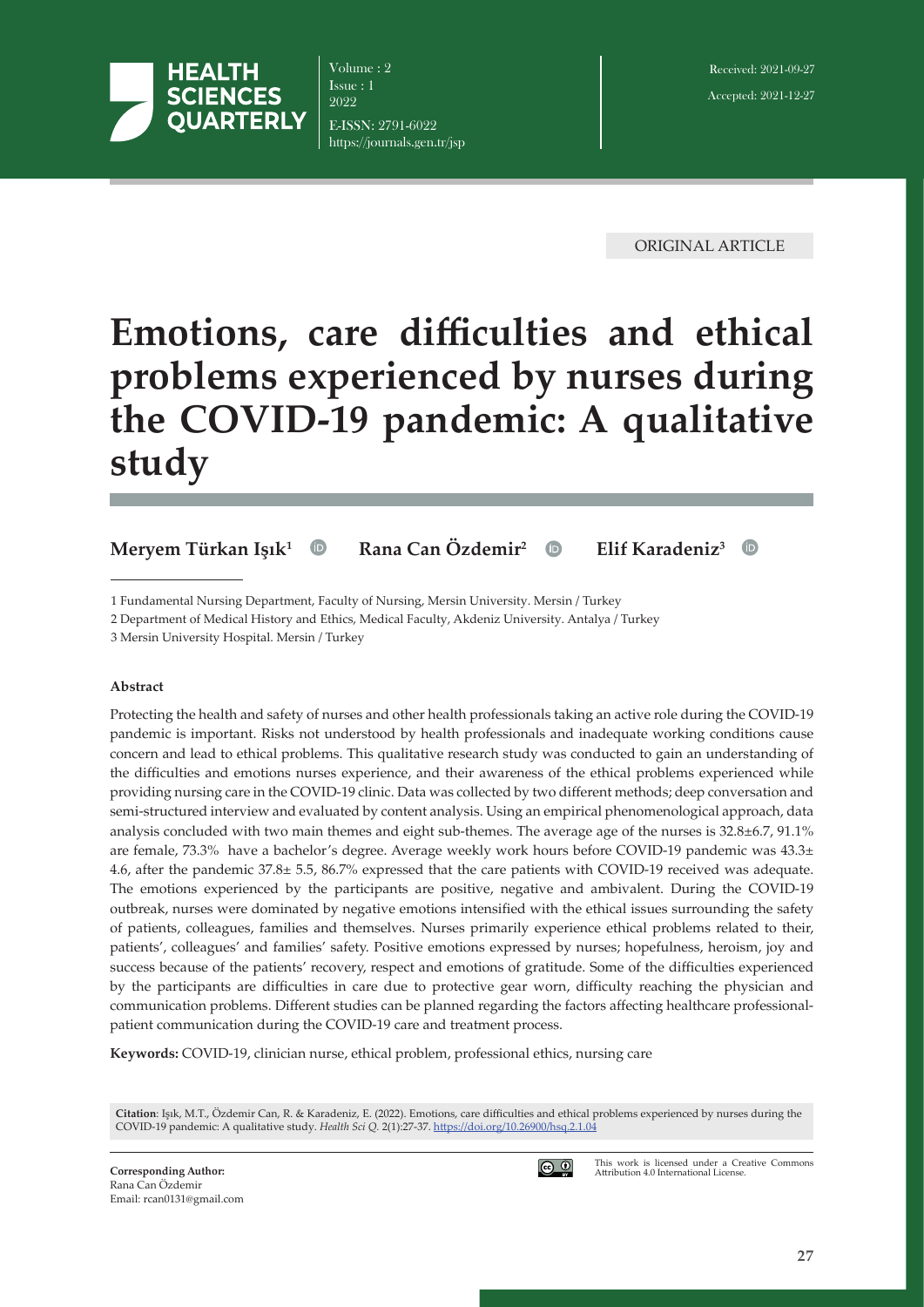# **Introduction**

During pandemics health professionals have an important role in pandemic control through safe patient care [1]. When faced with a pandemic, the purpose of the health care provision is to ensure the greatest good by saving the lives of the largest number of patients. With the principle of justice in health, individuals are expected to receive social and medical opportunities fairly [2]. Keeping in mind the principle of respect for the autonomy of the individual, it is important for health workers to respect the privacy and confidentiality of the patient, act honestly, inform the patient and obtain patient's informed consent prior treatment [3].

On the other hand, with all these principles, it is also important to protect the health and safety of nurses and other health workers who take an active role in the COVID-19 pandemic process Protecting the health and safety of nurses and other health professionals taking an active role during the COVID-19 pandemic is important. Risks not understood by health professionals and inadequate working conditions cause concern and lead to ethical problems [4]. Professional ethics may need to be suspended during an outbreak, which can be a source of stress for health workers. Limited resources, inadequate health care professionals, uncertainty, risk of infection, intense working conditions and concerns can lead to lower standards of care [5,6]. Communication breakdowns may cause difficulty where patient and employee safety may be adversely affected and problems related to team work may arise.

The American Nurses Association states in its code of ethics (2015) that nurses' primary duty is to provide services to the individual, family, and community, and also protect their own health and safety [7]. Nurses try to fulfill their responsibilities to the patients while protecting themselves and their loved ones in outbreaks. In achieving this balance, nurses can face ethical dilemmas [4]. Contemporary nursing ethics in particular highlights the relational dimension of care activities, recognizing that nurses' personal and professional lives are often based on independent relationships of responsibility

and care [8]. In outbreaks, uninterrupted health care is maintained within the framework of government policies and intervention plans. In this process, nurses are asked to work in different fields, with increased work loads, and limited materials and resources. In addition to the obligation to protect their own and family's health, nurses must maintain care services, act honestly, communicate effectively, and make transparent decisions within the principle of equality framework [4,9] . Different studies listed the difficulties that nurses experience during the COVID-19 crisis as follows; (1) problems with the use of equipment during service (limited medical supplies, equipment, hospital beds, etc.); (2) issues that may arise due to witnessing patients dying without family members because of visitor restrictions (3) collective/frequent loss experience, fatigue due to workload and program changes, struggle with the concern of infecting themselves or family while fulfilling professional obligations [4,9,10]. While health workers accept risks as part of their profession, they may be concerned about restricted individual freedoms and family communication, and harming family, especially elderly with weakened immunity or chronic ailments [6,10].

This research study was conducted to gain an understanding of the difficulties and emotions nurses experience, and their awareness of the ethical problems experienced while providing nursing care in the COVID-19 clinic.

# **Materials and Methods**

# *Sampling and Recruitment*

The university hospital where our study took place started providing care to patients diagnosed with COVID-19 on March 26, 2020. Nurses working at the university hospital that were not on a leave and agreed to participate in the study during data collection were included in the sample, while nurses who did not meet the criteria were not. Descriptive (phenomenological) design was used in this qualitative research approach.

Data was collected using in-depth face-toface interview technique with semi-structured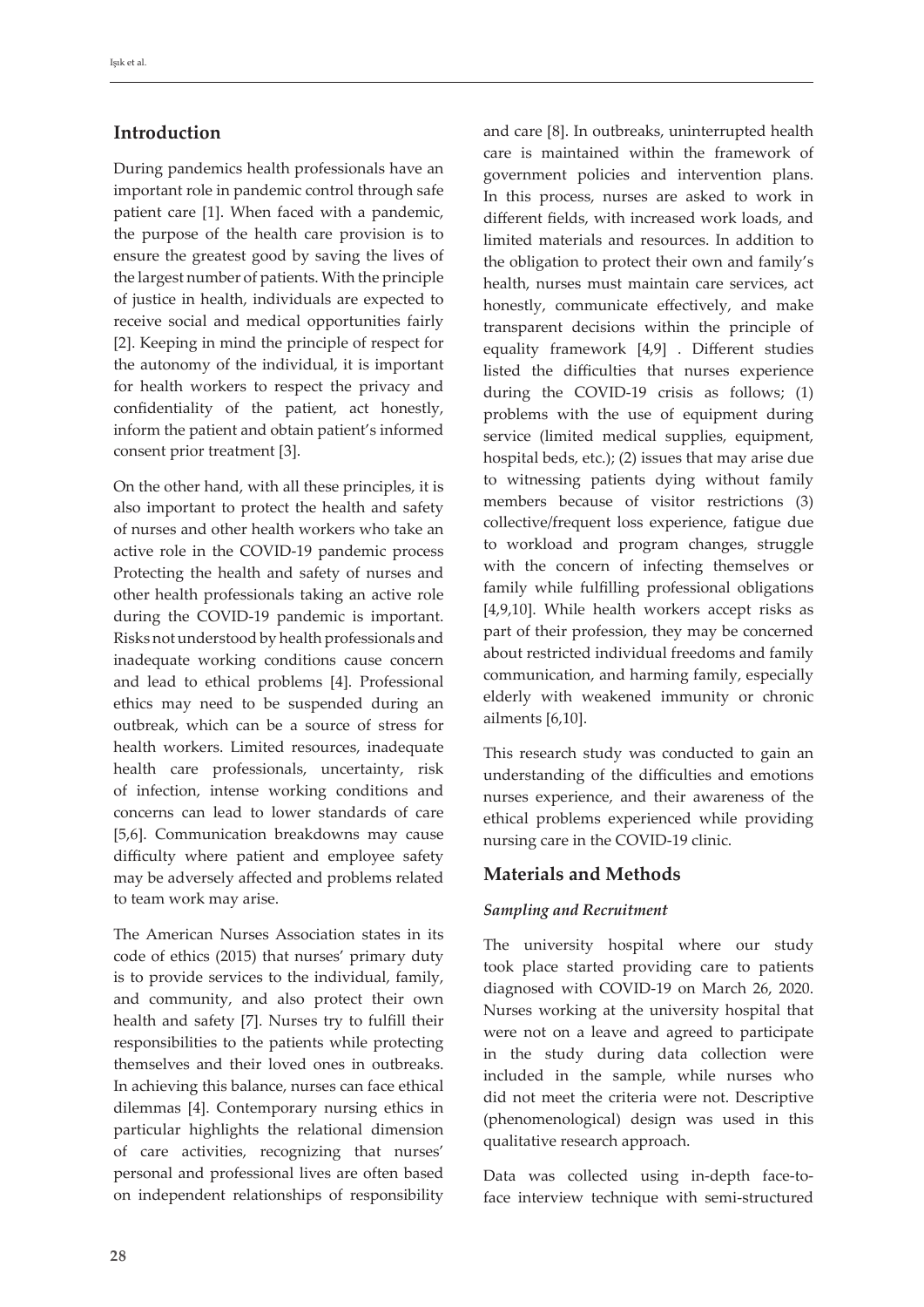| <b>Creating Research Questions</b> |   | What are the emotions you experienced while caring                                 |
|------------------------------------|---|------------------------------------------------------------------------------------|
|                                    |   | for patients with COVID-19?                                                        |
|                                    | ➤ | What are the difficulties you experienced in caring for<br>patients with COVID-19? |
|                                    |   | What are the ethical dilemmas you experienced and                                  |
|                                    |   | your thoughts on these issues when caring for patient                              |
|                                    |   | with COVID-19?                                                                     |
| Sample Selection                   | ➤ | Nurses working in the COVID-19 clinic at a university                              |
|                                    |   | hospital                                                                           |
| Conditions<br>Identifying<br>the   |   | Identifying the difficulties, emotions and ethical                                 |
| Worked in                          |   | problems experienced by nurses working in the                                      |
|                                    | ➤ | COVID-19 clinic                                                                    |
| Sample Selection                   | ➤ | The sample of the study seems to be suitable for the                               |
|                                    |   | criterion sample type, which is one of the purposive                               |
|                                    |   | sample types.                                                                      |
| Data Collection                    |   | Personal Information Form                                                          |
|                                    | ➤ | Semi-structured<br>individual<br>in-depth<br>interview                             |
|                                    |   | questionnaire                                                                      |
| Data Analysis                      | ⋗ | <b>Content Analysis</b>                                                            |

questions between May 11, 2020 and June 01, 2020 with 45 trained nurses. The interviewer collected the data by meeting the nurses at mutually convenient times in an appropriate interview environment at the hospital and recorded the responses in writing. The interview was conducted on average in 30-45 minutes. One  $\frac{1}{2}$  method information and semi-structured interview. The personal interview in the personal interview. pilot interview which was not included in the study was conducted after which the questions were reconfigured. where the data by mooting the nurses of a Data were collected using deep conversation

# *Research Stages*

In order to determine sample size for qualitative studies, a sampling approach is used where researchers continue collecting data through repeated processes until sufficient numbers are reached to answer the research questions (i.e saturation point reached) [11].

# *Data Collection*

 $\frac{1}{2}$  convenient times in an appropriate and semi-structured interview. The personal information form and semi-structured interview questionnaire were prepared by the researchers in line with the literature [5, 6, 9,10]. Personal information form is designed to collect merview which was not merchand in the<br>sociodemographic data such as age, gender, reconfigured and information interature information formation formation form in the marital status, experience working as a nurse, weekly working hours and number of patients cared for. Semi-structured interview form exact the difficulties and ethical interview form interview form interview form interview form interview form interview form interview form interview form interview  $\frac{d}{dt}$ issues experienced.

# *Data Analysis*

All interview data from the study was copied without any changes. No computerized algorithms were used in data analysis. Descriptive data of the participants was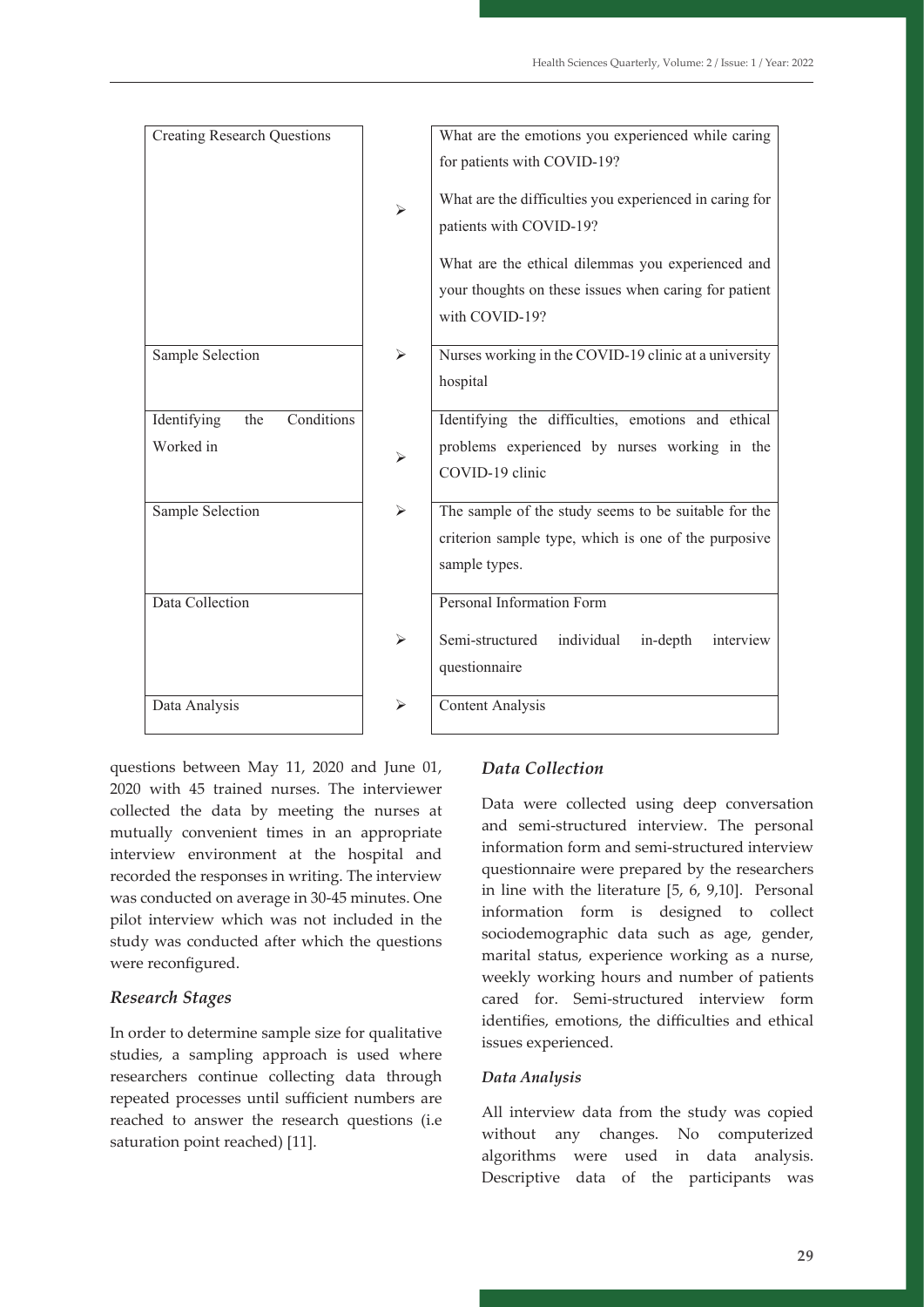evaluated using percentage, average, frequency and standard deviation.

Qualitative data analysis method: Qualitative research methods are extremely important in understanding the thoughts, emotions, experiences, social processes and ways of working of the research participants. Phenomenological research design, one of the qualitative research methods, reveals the experiences, beliefs and perceptions of individuals regarding a phenomenon. The purpose of phenomenological research is to understand an experienced phenomenon and its nature. The researcher then collects data from those who experience the phenomenon and develops a unified definition of the essence of that experience for all individuals. This definition includes "what" individuals experienced and "how" they experienced it [11]. In this study, in order to hide the identities and personal information of the participants after data collection, each participant was given a number from 1 to 45 in the order of their interview. The analysis was conducted independently by the two researchers with qualitative research experience who are also nurses who received their doctorate degrees in the field of medical history and ethics and took courses on this subject. In the first phase of the study, two researchers put together the recorded interviews, coded and classified them. In the second stage of data analysis, participants'

responses for each topic were evaluated separately and the repetitive components were examined semantically considering the differences and similarities. The inductive approach was used in the third stage of data analysis. Steps of thematic analysis according to Braun and Clarke (2019) are (1) familirazing oneself with data; (2) creation of initial codes; (3) searching for themes; (4) reviewing themes; (5) identifying and naming themes, and (6) producing the report [12]. The entire data set was read by the researchers. As a result of the evaluation, common themes were formed that were found appropriate by both researchers. After codes were evaluated and associated with the phenomenon conceptually similar codes were classified and two main themes and eight sub-themes were created.

#### *Ethical aspects*

Board decision number 2020/319 dated 29/04/2020 from a university clinical research ethics committee and approval from the scientific research platform of the Ministry of Health on 09.05.2020 (Form name:2020-05-05T21\_30\_20) were obtained. After informing the nurses about the purpose of the study, oral and written consent was obtained.

# **Results**

Research findings are given in two themes after

| <b>MAIN THEME</b>                                         | <b>SUB-THEMES</b>                                      |
|-----------------------------------------------------------|--------------------------------------------------------|
| THEME 1. Emotions                                         | 1. Positive emotions                                   |
|                                                           | 2. Negative emotions                                   |
|                                                           | 3. Ambivalent emotions                                 |
| THEME 2. Difficulties and ethical 1. Principle of justice |                                                        |
| problems                                                  | 2. Safety of nurses, patients, colleagues and families |
|                                                           | 3. Principle of autonomy                               |
|                                                           | 4. Difficulties related to nurse-patient communication |
|                                                           | 5. Principle of providing benefit and not harm         |
|                                                           |                                                        |

**Table 1.** Themes related to the emotions, difficulties and ethical problems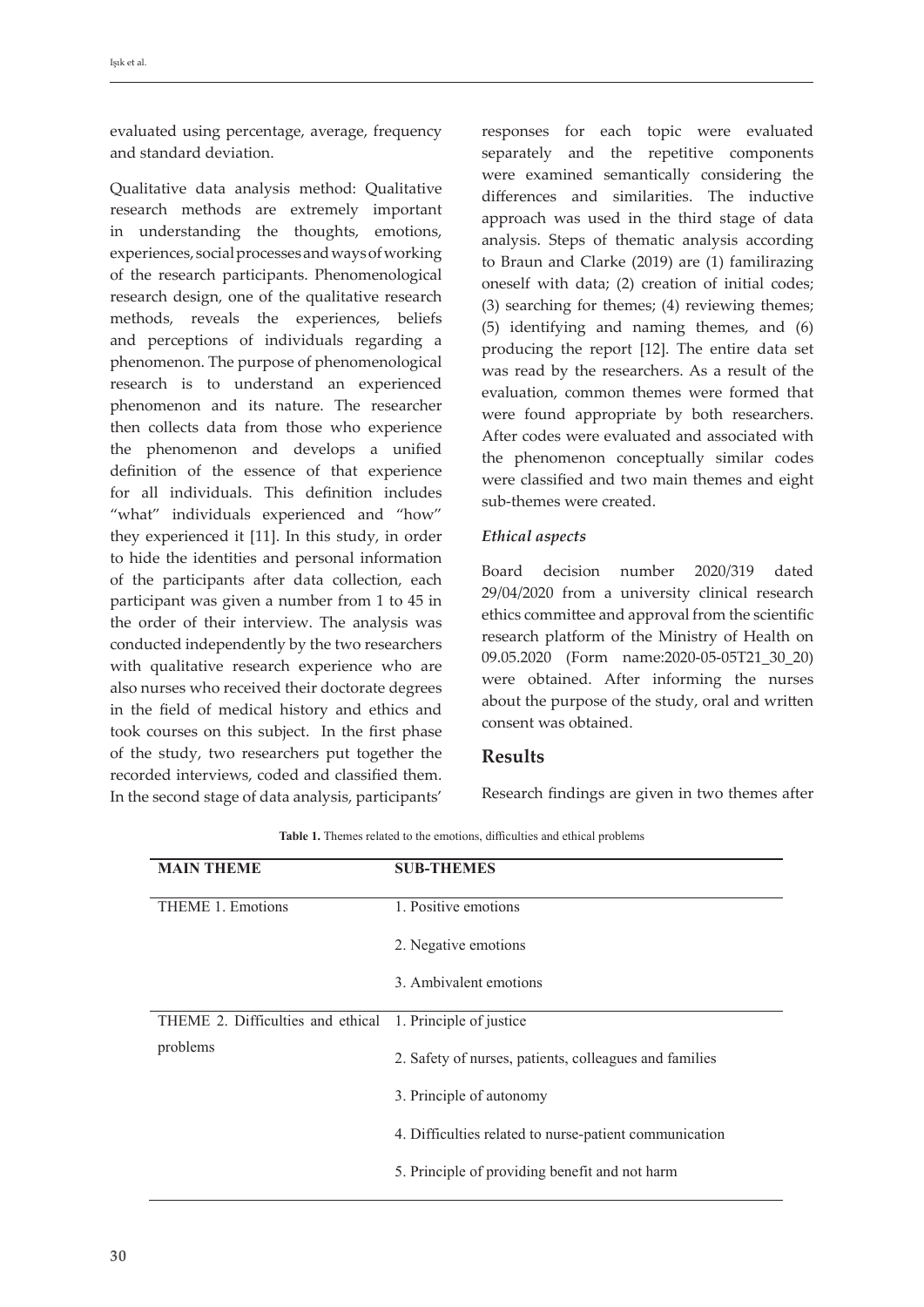the descriptive features of the participants. The first theme includes the emotions of the participants, and the second theme includes the ethical problems encountered during care.

#### *Descriptive characteristics of the participants*

The average age of the nurses is 32.8±6.7 (min=23, max=48), 91.1% (n=41) are female, 62.2% (n=28) are married, 73.3% have a bachelor's degree (n=33), and 60% work day and night (n=27) shifts. Nurses have been working in the profession an average of 116.7±79.6 months (min=2, max=348). Average weekly work hours before COVID-19 pandemic was 43.3± 4.6 (min=40, max=56), after the pandemic 37.8± 5.5 (min=32 max=48). 37.8% of nurses indicated that they were undecided about their satisfaction in offering care to their patients with COVID-19, while 75.6% stated they were not considering leaving the profession.

Pre-pandemic, the number of patients nurses provided care on day shift was 12.3±0.9 and on night shift was 12.3±0.9. During the pandemic the number of patients cared for during day shift is 6.2±0.5, and the night shift is 4.5±0.4%, 86.7 % expressed that the care patients with COVID-19 received was adequate.

Table 1 includes the findings including the difficulties and ethical problems that nurses experience while caring for a Patient with COVID-19.

#### *Theme 1. Emotions*

#### *1. Positive emotions sub-theme*

Nurses had positive emotions (1N, 9N, 14N, 9N, 23N, 25N, 38N) such as being happy, hopeful, heroism, joy and achievement. Nurses stated,

"I did not have any problems while caring for the patients. On the contrary, I felt happy as a soldier fighting on the front lines." (2N), and

"The gratefulness of the patients being discharged makes me very happy. I am glad I am a nurse." (23 N).

Nurses stated that they felt positive emotions during the pandemic and they fondly performed their profession.

#### *2. Negative emotions sub-theme*

Although the nurses had previous clinical experience, they experienced negative emotions and excitement when they first met the patient diagnosed with COVID-19.

Nurses experience negative emotions such as fear, anxiety, anger, helplessness, burnout, lack of support, loneliness, and hopelessness (2N, 3N, 4N, 5N, 6N, 8N, 10N, 11N, 12N, 13N, 15N, 16N, 17N, 18N, 19N, 22N, 28N, 31N, 33N, 34N, 35N, 37N, 39N, 40N, 41N, 43N, 44N, 45N). Sample expressions about the negative emotions are as follows:

"When I first went into the patient's room, I felt my heart pound. I felt fear, anxiety and helplessness." (20N), and

Nurses experienced intense negative emotions in the first days of the pandemic because they did not have enough information about the disease and the process (26N, 32N).

"In the first days I started working in the unit where COVID-19 patients are located, the disorder in the unit, the uncertainty in patient care and the constant change of the doctors caused me to feel inadequacy and fear while dealing with this disease we are inexperienced about and treatment methods we just started to recognize. Those emotions have diminished these days." (26N).

#### *3. Ambivalent emotions sub-theme*

Nurses working in the COVID-19 clinic sometimes experienced two opposite emotions at the same time. Nurses state that they experience positive emotions such as hopefulness, heroism, joy, success, happiness, and negative emotions such as fear, anxiety, anger, desperation, burnout, lack of support, loneliness, and hopelessness (27N, 29N, 30N, 36N, 42N). They stated,

"When I first started, I came to the clinic with fear, anxiety and concern. I was saddened by having to shower in the hospital after work and leaving my old clinical setting. Being at the forefront of this war, looking after the patients with COVID-19 made me feel success and happiness." (21N), and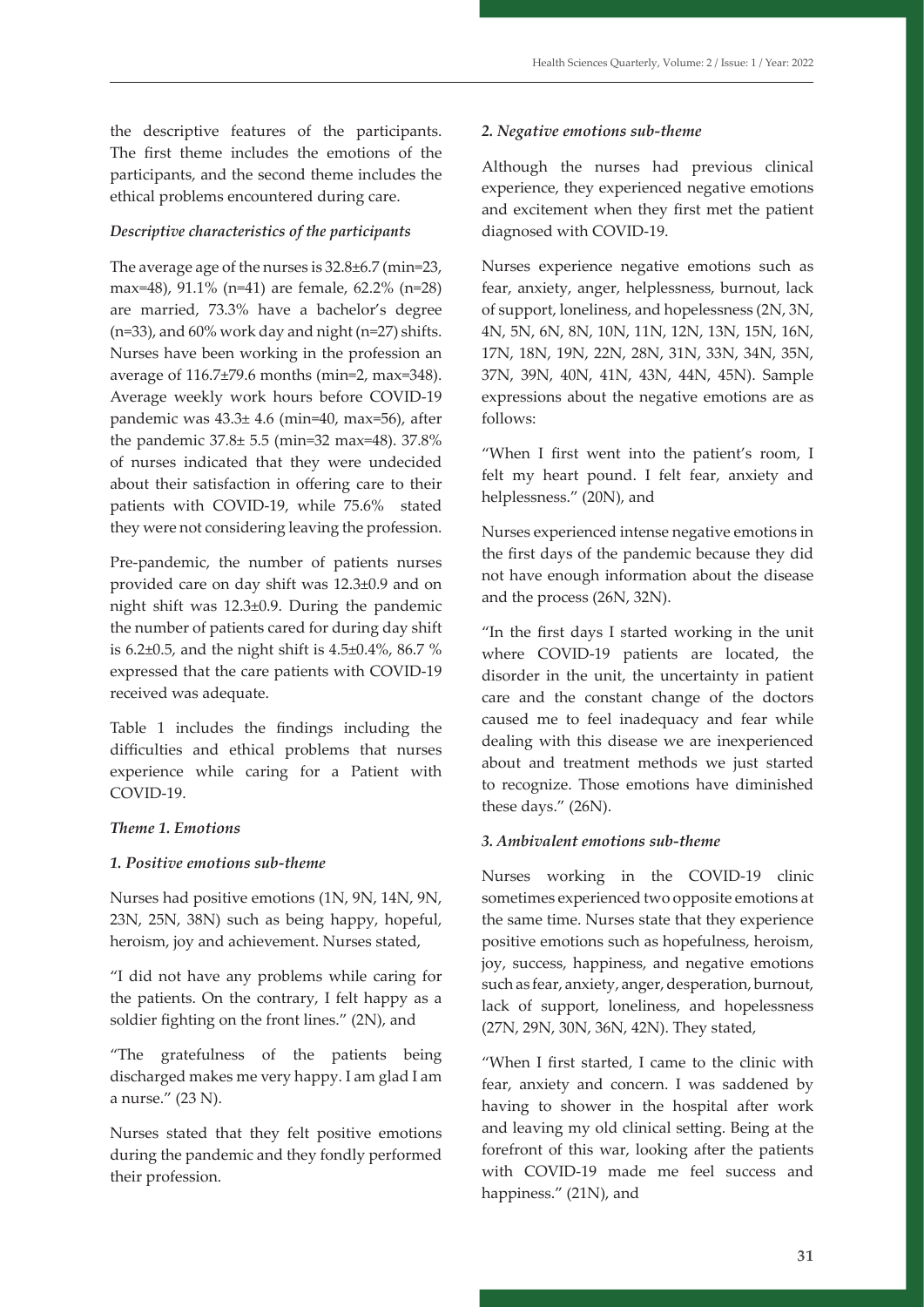"In this pandemic, we are like pawns put forward in the game of chess. We have to do many tasks such as blood collection, blood pressure measurement and keeping records. Not being able to use the technology we have in our hands is a very bad situation! Drowning in so much paperwork is deplorable! It is not a problem to fill in these documents, but I am disturbed by the fact the disease can be transmitted by paper. Despite such difficulties, I am still happy to be a nurse." (7N).

Nurses stated that they felt like they were in a war zone and a chess game during the pandemic. In those situations one cannot anticipate the next moves and can experience intense emotions, just like the nurses stated.

# *Theme 2. Difficulties and ethical issues*

#### *1. Principle of justice sub-theme:*

Nurses state that they have difficulties due to limited resources while caring for COVID-19 patients (1N, 2N, 3N, 4N, 5N, 7N, 10N, 12N, 14N, 17N, 18N, 20N,21N, 24N, 26N, 27N, 28N, 30N, 34N, 36N, 37N, 40N, 41N, 42N, 43N, 45N). These difficulties are;

"Insufficient materials such as masks, disposable gowns, protective glasses, gloves to take protective measures in the hospital" (1N).

"The number of nurses in the service is insufficient and the number of patients looked after is high" (4N). Nurses have stated that in situations where resources are limited, the correct distribution and use of them is important.

In the context of the principle of justice in order to reduce the risk of transmission to other patients, nurses emphasized the necessity of providing care in certain separate health institutions to patients diagnosed with or suspected of COVID-19 (14N, 21N, 26N, 27N, 32N, 33N, 34N, 35N, 39N). Their thoughts were;

"Many of them are asymptomatic, stable patients, but there is a situation that prevents them from staying in their homes. A center can be established for this patient group" (8N), and

"There should have been a clean healthcare institution without the risk of COVID-19 disease where individuals with normal diseases could go to; it would have prevented the transmission of COVID-19 disease to other patients." (14N).

# *2. Safety of nurses, patients, colleagues and families sub-theme*

Nurses state that there are some difficuties related to the safety of themselves, patients, colleagues and their families due to concerns of getting infected and infecting others (2N 5N, 7N, 11N, 12N, 13N, 15N, 18N, 24N, 25N, 26N, 27N, 28N, 29N, 30N, 32N, 34N, 35N, 36N, 37N, 38N 39N 40N, 41N, 42N).

#### Nurses stated,

"I have seen nurses get infected from patients without symptoms. This situation scared me as I could endanger my family's health. I could not stay at home due to the risk." (40N) and "Despite being sick while caring for a patient with COVID-19, I had to give care" (26N).

In the context of nurse-patient communication, nurses stated that they had difficulty being patient and understanding while giving care to patients with COVID-19 (1N, 18N, 22N, 34N, 41N, 44N, 45N). Their reasons were,

"The average age of patients were high and they were agitated" (41N) and "I wanted to get out as soon as possible and have little contact" (44N).

Nurses state that they have difficulty identifying or empathizing with patients reason being (14N, 16N, 34N), "I am afraid of the possibility and risks of infection, I cannot stay in the room long." (14N).

The nurses stated the reasons for having difficulty in giving care to the fatal patients with COVID-19 (7N, 8N,13N, 21N, 34N) as;

"I have difficulty in reaching the doctor. When the doctor comes, it can take a long time to dress up to take isolation measures" (8N) and "It is difficult to carry out maintenance and treatment procedures with isolation equipment." (13N).

# *3. Principle of autonomy sub-theme*

In the context of the ethical principle of respecting patient autonomy, nurses stated that they had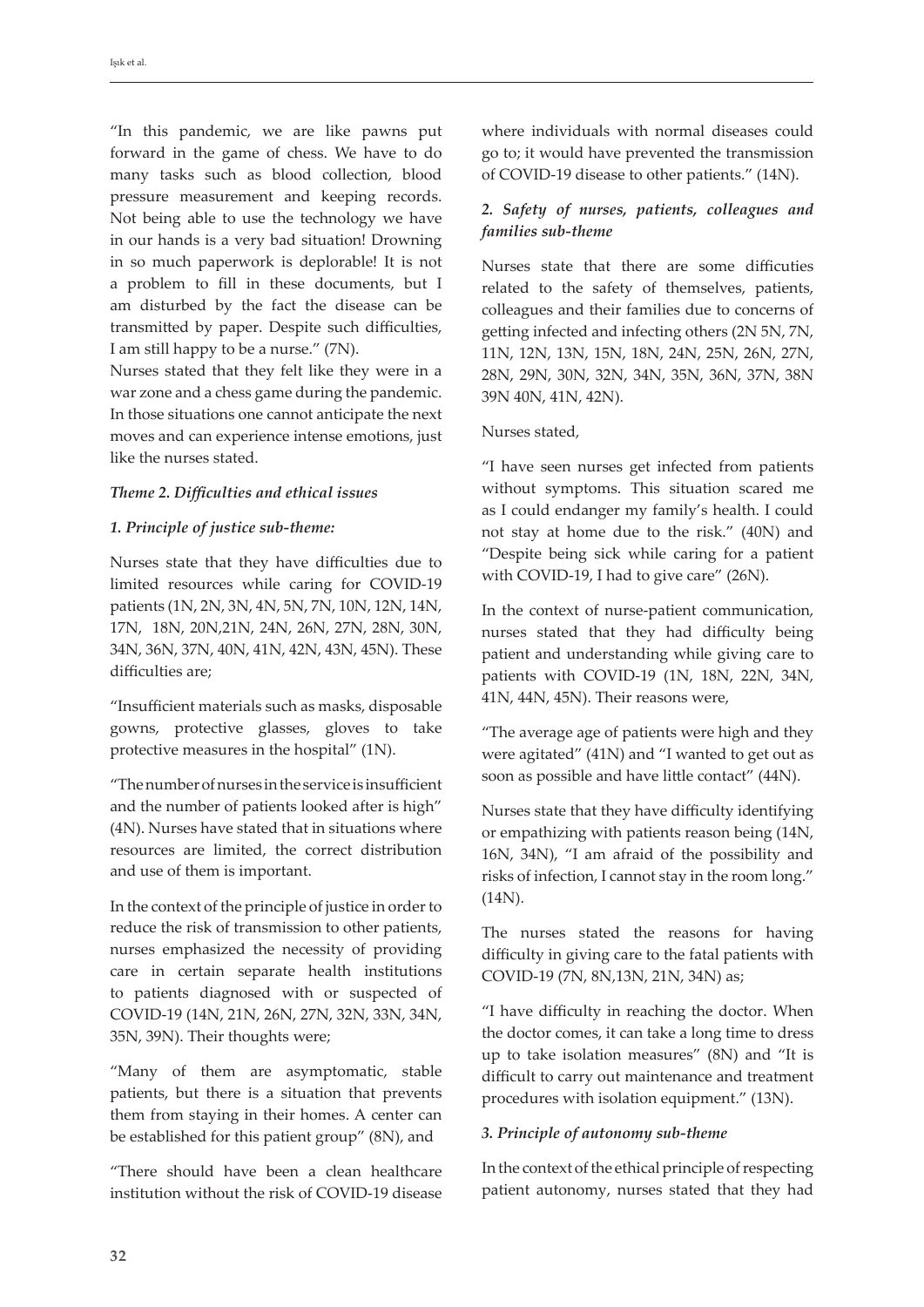difficulty in informing the patient about the care process (5N, 16N, 18N, 21N, 24N, 25N, 26N, 27N, 28N, 34N). Some of their statements were,

"Because patients experience anxiety and concern, they do not accept information about their condition." (34N) and "There is not much information about the exact clinical course of the disease, I may not be able to answer the questions." (18N). Informing the patient is an approach that supports autonomy. However, sometimes environmental or individual factors can negatively affect the disclosure process.

# *4. Difficulties related to nurse-patient communication sub-theme,*

Although nurses believe nurse-physician-patient relationship is a very important component in care and treatment practices, they experience difficulties in maintaining and continuing this relationship (8N,12N, 23N, 30N, 32N, 34N). The reasons stated were;

"The doctor changes daily and I have difficulty reaching and communicating to him/her." (30N), and "The number of staff is not enough for this, there is constant staff rotation in the unit" (23N). Healthcare professional-patient communication forms the basis of the care and treatment process. Communication problems negatively affect the trust and treatment process.

Although the nurses knew the kind of special care and treatment the patients in the service have a right to receive (15N, 16N, 18N, 28N, 30N), they explained the reasons for the difficulties as;

 "The number of employees is not enough" (15N) and "It takes a long time to prepare by taking isolation measures before entering the room" (18N).

# *5. Principle of providing benefit and not harm,*

Within the context of do no harm principle, nurses state administrative nurses make plans to reduce the risk of transmission by making clinical changes. Nurses stated that they did not want to leave the COVID-19 unit and work in other clinics (4N, 7N, 5N, 20N, 26N, 34N, 36N, 37N, 38N, 39N, 44N, 45N). Their reasons were, "There is not enough protective equipment in

the other clinics, I feel I am protected from the disease more in this clinic than other clinics. I don't know if a patient is COVID-19 positive in another clinic, it's more risky." (37N) and "I have a good command of the unit I work in, I want to make care applications easy to my patients." (34N)

The equipments available for treatment and care in the COVID-19 are different than the other clinics. Therefore, nurses have preferred to work in clinics that are properly equipped to protect themselves, their relatives and patients.

# **Discussion**

This research revealed the difficulties, emotions and ethical problems experienced by nurses while giving nursing care in the COVID-19 clinic. It was determined that the nurses were experiencing negative emotions, ethical problems related to safety and communication problems in the first place.

There is a need to take measures to reduce moral distress in nursing during the pandemic since our results indicate that our participants were in the younger age group. One third of the participants were undecided about satisfaction with providing care to COVID-19 patients and the majority did not intend to leave their profession. Nurses cared for fewer patients and had less working hours during the pandemic. Sun et al.'s determined that the number of patients cared for increased and the workload of nurses increased proportionally by 1.5-2 times the normal hours [13]. The lower rate of satisfaction can be affected by many reasons, such as limited resources and safety risks. The fact that nurses' patient care satisfaction is not high during the pandemic process also raises important care ethics problems that may occur in the patient care process.

# *Emotions*

Nurses experience positive emotions such as hopefulness, heroism, joy and success because of the patients' recovery, respect and emotions of gratitude. A study reported that nurses were happy, despite the difficult conditions (13). The approaches supporting this emotion are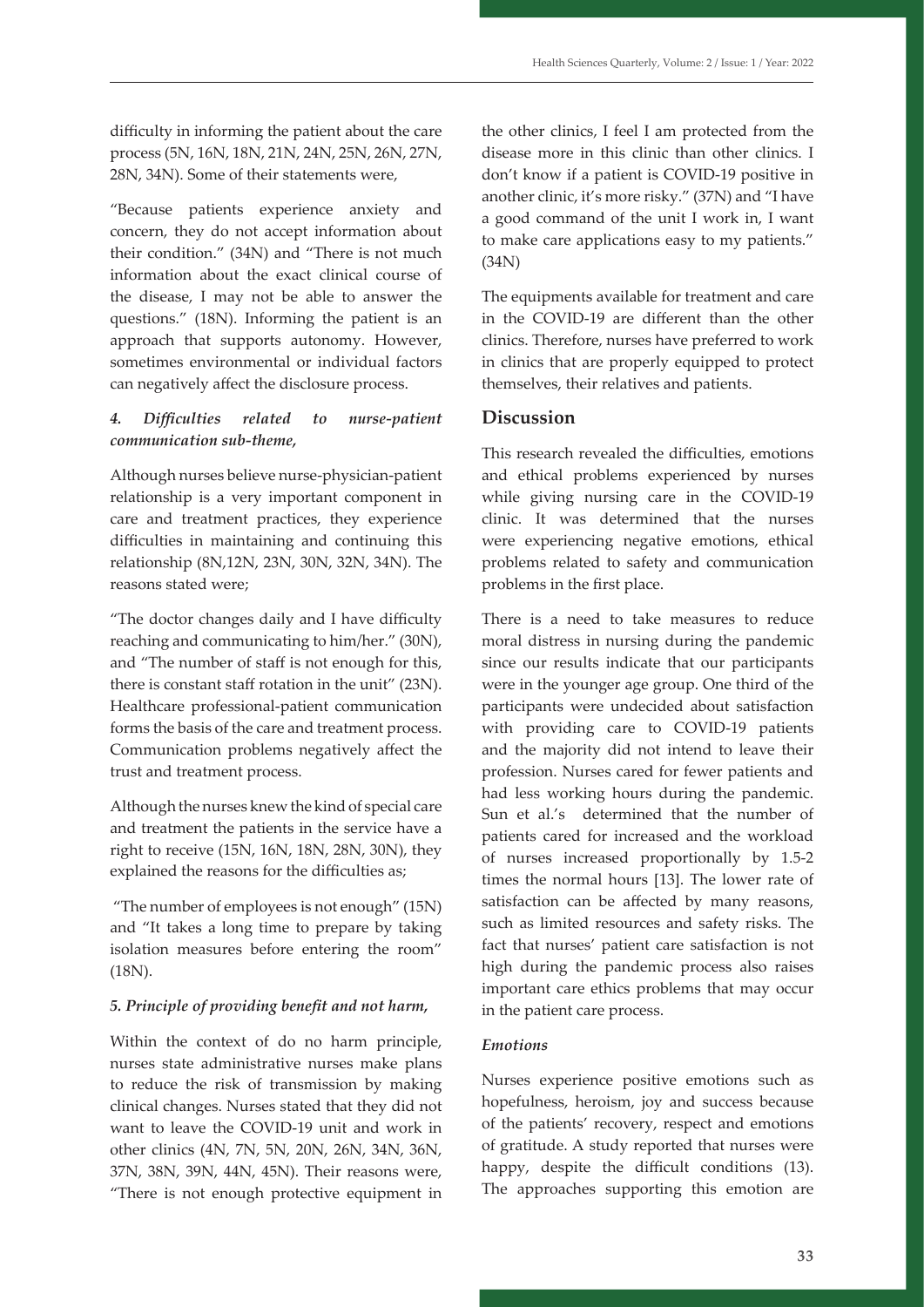the patients' sense of respect, appreciation and gratitude which is parallel to our study. More than half of the nurses in our study experienced negative emotions. Sun et al.'s noted that nurses working in intensive care units experienced intense negative emotions in early stages while caring for COVID-19 patients[13]. Studies have shown that during different pandemics health professionals have difficulties such as emotional stress [14] and burnout [15]. In our study, some of the nurses stated that they had ambivalent emotions. These were positive emotions such as being hopeful, heroism and joy; and negative emotions such as fear, anxiety, loneliness and hopelessness. Nurses expressed a decrease in negative emotions over time. A similar study indicated that nurses experienced positive and negative emotions together during the epidemic, while negative emotions predominated at early stages, positive emotions emerged gradually [13].

#### *Difficulties and ethical problems*

In our study, nurses indicated experiencing difficulties with fair use of limited resources when caring for patients. These difficulties were lack of adequate number of staff and personal protective measures. In studies conducted with patients with COVID - 19 diagnoses, the lack of protective equipment caused fatigue and discomfort in nurses [13,16] and the professional obligation to provide care by taking appropriate personal measures within the framework of professional ethics is emphasized [4,9,17]. In order to reduce the risk of transmission, the nurses in our study emphasized the necessity of providing care to patients diagnosed with or suspected of having COVID-19 in certain seperate health institutions. Although there is no social expectation during the pandemic, nurses always perform their duties with personal commitment to their profession [18]. Most of the nurses indicated that pandemic hospitals should be separate and that everyone has the right to receive health care in line with their needs emphasizing the principle of justice and their concerns about the risk of transmission.

Nurses stated the difficulties they experienced in caring for their patients were due to concerns of the risk of transmission and the safety of themselves, their patients, colleagues and their families. Nurses with elderly family members, with chronic illness and children in particular were found to have serious concerns in ensuring safety. Health professionals working during the pandemic have ethical obligations, such as not harming patients and their own relatives  $[4,7,9,18,19]$ . Sun et al.'s notes that nurses who live with their parents prefer to hide the fact that they work in COVID-19 unit, that they feel helpless and guilty after being separated from their parents and those who live with elderly and children are particularly concerned [13]. Ayanian concluded that healthcare professionals' concerns about COVID-19 transmission arising from workplace exposures are more intensely experienced by those who have family members that are elderly or with immunocompromised or chronic diseases [20]. These results parallel our findings.

Obstacles can be experienced in nurse-patient communication, especially when there is uncertainty. Nurses in our study emphasized that they had difficulty being patient and understanding. While nurses wanted to have less contact with the patients because of the risk of transmission, older patients had high agitation levels, which led to difficulties in communication and empathy. In a study conducted in intensive care units, during epidemics employment of professionals who can use evidence-based practices in care, evaluate patients psychosocially, approach them with kindliness and compassion, and have critical thinking skills were emphasized [21]. In our study, nurses stated that although they believed nurse-physician-patient relationship was a very important, they had difficulties in maintaining and contuniung this relationship during the pandemic. Nurses explained the factors that negatively affect this relationship as the daily rotation of physicians, having difficulty reaching and communicating with the physician and having continuous staff rotation in the units. In a different study, it was stated that patients in intensive care units had difficulty communicating with health professionals working with personal protective measures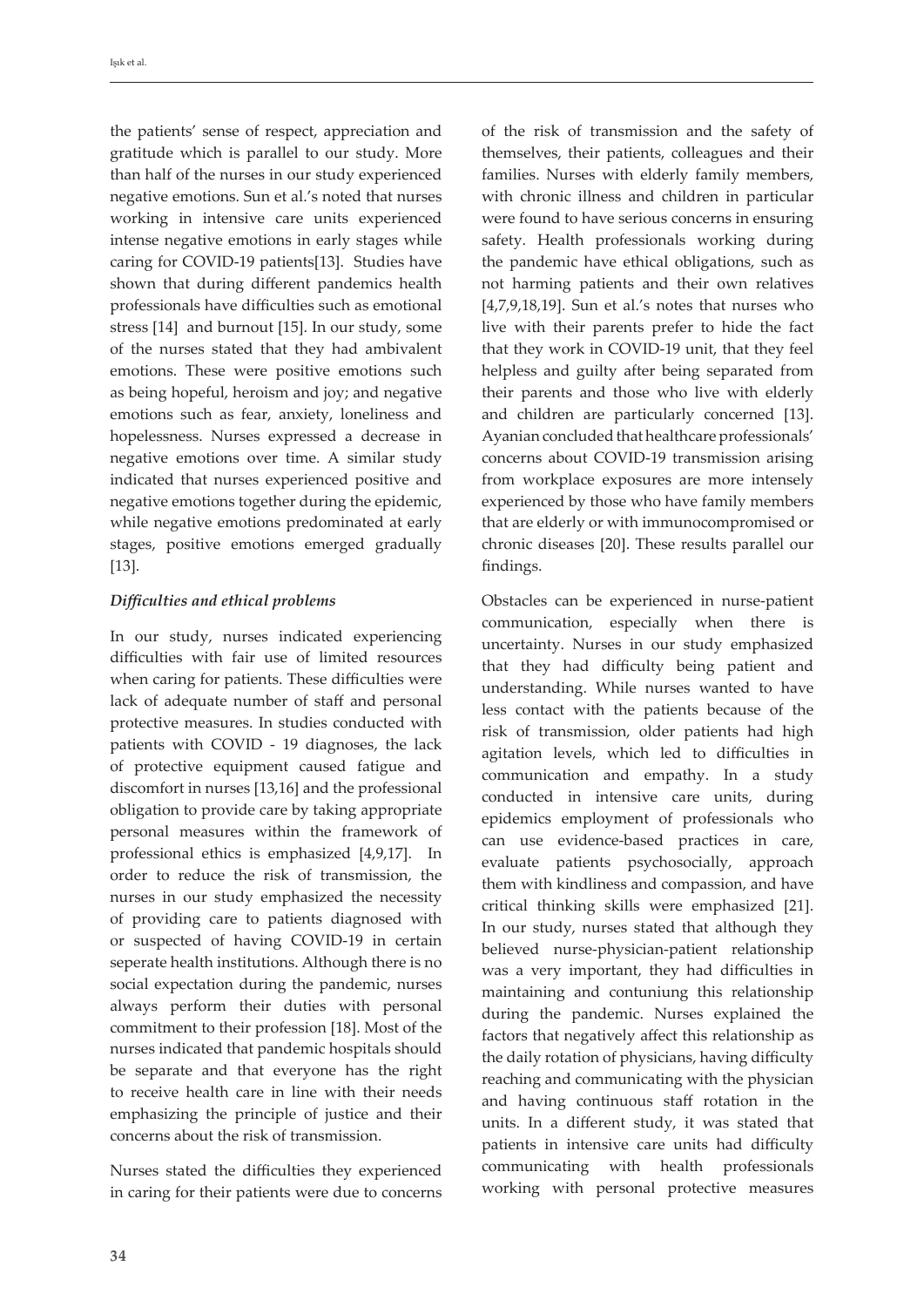and experienced anxiety, stress and fear due to non-disclosure of health professionals who visit continuously without introducing themselves [22]. Except in cases where the patient refuses to be informed, information is important in context with patient's autonomy rights.

Nurses in our study stated difficulties in providing care to the dying patients in isolation as difficulties reaching the physician and working with personal protective measures. In one study, it was reported that the quality of nursing care in intensive care units of patients with suspected or positive COVID-19 diognoses was affected negatively by the treatment of additional diseases, increased workload, stressful work environment and possibility of transmission [22]. Strengthening the emotions of kindliness and compassion of healthcare professionals who care for the dying is important in increasing empathy and decreasing fear [23]. Dying patients have the right to die with dignity. It is the primary responsibility of the nurse to evaluate the patient holistically and to provide care. Meeting the needs of the dying patient and family 's an approach that contributes to the peaceful death.

In our study, nurses stressed that they had difficulty informing the patient about the care process and experience ethical difficulties. The nurses said patients who were in a state of concern and anxiety, who did not have relatives with them, who did not know the process did not understand or accept the information given. In addition, nurses had difficulty answering the patients' questions because they did not have much knowledge about the course of the disease. It is essential to inform the patient within the framework of the principle of autonomy. however, nurses have ethical problems in informing patients in this process.

Nurses in our study are aware that patients diagnosed with COVID-19 have the right to receive special care and treatment. However, the nurses faced difficulties in performing this due to the lack of adequate number of employees, long process of taking personal protective measures, and difficulty of care with these measures and sweating. Also, demanding working hours,

difficulty accessing protective equipment, daily stress and concern for personal health and family safety caused difficulties in providing care during the pandemic [13,20].

It is important for managers in institutions to make the necessary planning in managing the pandemic process. In our study, nurses stated that executive nurses made plans to reduce the risk of transmission by frequent rotation of nurses; however, most of the nurses did not like this approach. Nurses said there were not enough protective measures in other clinics and since they did not known whether patients in other clinics had COVID-19, they expressed concerns of it being more risky. Therefore, nurses find it safer to work in units with COVID-19 patients. It is important that appropriate policies are developed to increase the motivation of nurses in the pandemic process, ensuring patient safety, and employee satisfaction [17,20,24,25].

# **Conclusion**

This study investigated the difficulties and ethical problems experienced by nurses of COVID-19 patients using qualitative methods. Nurses are experiencing significant amounts of negative emotions, and foremost facing ethical problems related to safety. Nurses sometimes had difficulties in caring for patients due to the uncertainty in the care process and the excessive anxiety of the patients. These difficulties were determined to be mostly safety-related problems and concerns. The personal protective gear worn by the nurses in clinics to protect themselves and their surroundings also causes difficulties in patient care in addition to not being able to reach the physician during the care process. Due to the environmental and individual related reasons, difficulties were experienced in nurse patient communication and interaction.

During the pandemic, more studies should be planned to identify satisfaction with working conditions, motivation and burnout of nurses and reveal the factors that affect them. In addition, different studies can be planned regarding the factors affecting healthcare professional-patient communication during the COVID-19 care and treatment process. Since COVID-19 is a new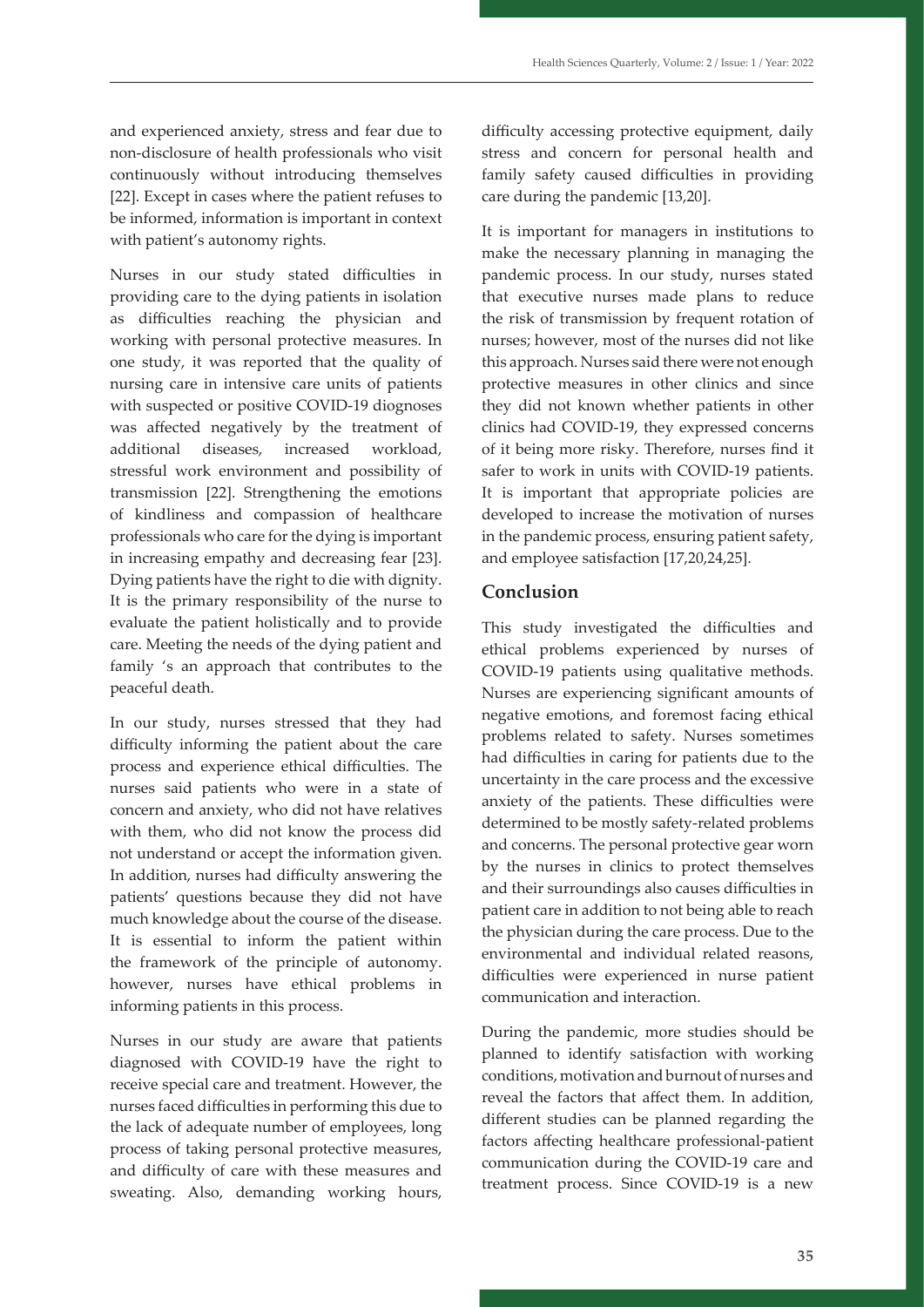disease and the medical system and culture of different countries vary, research is needed on the challenges and ethical problems experienced by nurses.

#### *Funding*

No support in the from of grants was used fort the purpose of this research.

#### *Conflict of interest*

No potential conflict of interest was reported by the authors.

#### **References**

- 1. Chang D, Xu H, Rebaza A, Sharma L, Dela Cruz CS. Protecting health-care workers from subclinical coronavirus infection. Lancet Respir Med. 2020;8(3):13. doi: 10.1016/S2213- 2600(20)30066-7.
- 2. Guidance for Managing Ethical Issues in Infectious Disease Outbreaks Spain: World Health Organization; 2016. 8-31 p.
- 3. Frezza E. Medical Ethics: A Reference Guide for Guaranteeing Principled Care and Quality.1st Ed., CRC Press. 2018.
- 4. Morley G, Grady C, Mccarthy J, Ulrich CM. Covid-19: Ethical challenges for nurses. Hastings Center Report, 2020;1-5.
- 5. Turale S, Meechamnan C, Kunaviktikul W. Challenging times: ethics, nursing and the COVID-19 pandemic. Int Nurs Rev. 2020;67(2):164-7. doi: 10.1111/inr.12598.
- 6. Sabatello M, Burke TB, McDonald KE, Appelbaum PS. Disability, ethics, and health care in the COVID-19 pandemic. Am J Public Health. 2020;110(10):1523-7. doi: 10.2105/ AJPH.2020.305837.
- 7. Code of Ethics for Nurses with Interpretive Statements. Maryland. American Nurses Association, Silverspring.2015.1-62 p. Available: https://www.nursingworld.org/practice-policy.
- 8. Gómez-Vírseda C, De Maeseneer Y, Gastmans C. Relational autonomy in end-of-life care ethics: a contextualized approach to real-life complexities. BMC Med Ethics. 2020;21(1):1-14. doi: 10.1186/s12910-020-00495-1.
- 9. Sperling D. Ethical dilemmas, perceived risk, and motivation among nurses during the COVID-19 pandemic. Nurs Ethics. 2020:0969733020956376. doi: 10.1177/0969733020956376.
- 10. Adams JG, Walls RM. Supporting the health care workforce during the COVID-19 global epidemic. JAMA. 2020;12:1-2. doi: 10.1001/jama.2020.3972.
- 11. Boddy CR. Sample size for qualitative research. Qualitative Market Research: An International Journal. 2016:19. doi: 10.1108/QMR-06-2016-0053.
- 12. Braun V, Clarke V. Novel insights into patients' life-worlds: The value of qualitative research. Lancet Psy. 2019;6(9):720-21. doi: 10.1016/S2215-0366(19)30296-2.
- 13. Sun N, Wei L, Shi S, Jiao D, Song R, Ma L, et al. A qualitative study on the psychological experience of caregivers of COVID-19 patients. Am J Infect Control. 2020;48(6);592-98. doi: 10.1016/j. ajic.2020.03.018.
- 14. Que J, Le Shi JD, Liu J, Zhang L, Wu S, Gong Y, et al. Psychological impact of the COVID-19 pandemic on healthcare workers: A cross-sectional study in China. Gen Psychiatr. 2020;33(3). doi: 10.1136/ gpsych-2020-100259.
- 15. Ji D, Ji YJ, Duan XZ, Li WG, Sun ZQ, Song XA, et al. Prevalence of psychological symptoms among Ebola survivors and healthcare workers during the 2014-2015 Ebola outbreak in Sierra Leone: a crosssectional study. Oncotarget. 2017;8(8):12784. doi: 10.18632/oncotarget.14498.
- 16. Liu Q, Dan L, Haase JE, Guo QH, Wang XQ, Liu S. The experiences of health-care providers during the COVID-19 crisis in China: A qualitative study. Lancet Glob Health. 2020;8:790-98. doi: [10.1016/](https://doi.org/10.1016/s2214-109x(20)30204-7) [S2214-109X\(20\)30204-7.](https://doi.org/10.1016/s2214-109x(20)30204-7)
- 17. Leblebicioglu H, Nair-Aktas F. COVID-19 fighting with the Covid-19 outbreak: Intensive care nursing professional and personal ethics perspective. J Intensive Care Nurs. 2020;24(1): 73- 80.
- 18. Aliakbari F, Hammad K, Bahrami M, Aein F. Ethical and legal challenges associated with disaster nursing. Nurs Ethics. 2015;22:493-503. doi: 10.1177/0969733014534877.
- 19. Bakewell F, Pauls MA, Migneault D. Ethical considerations of the duty to care and physician safety in the COVID-19 pandemic. CJEM. 2020;22(4):407-10. doi: 10.1017/ cem.2020.376.
- 20. Lai J, Ma S, Wang Y, Cai Z, Hu J, Wei N, et al. Factors associated with mental health outcomes among health care workers exposed to coronavirus disease 2019. JAMA Netw Open. 2020;3(3): e203976-e203976. doi:10.1001/ jamanetworkopen.2020.3976.
- 21. Fraher EP, Pittman P, Frogner BK, Spetz J, Moore J, Beck AJ, et al. Ensuring and sustaining a